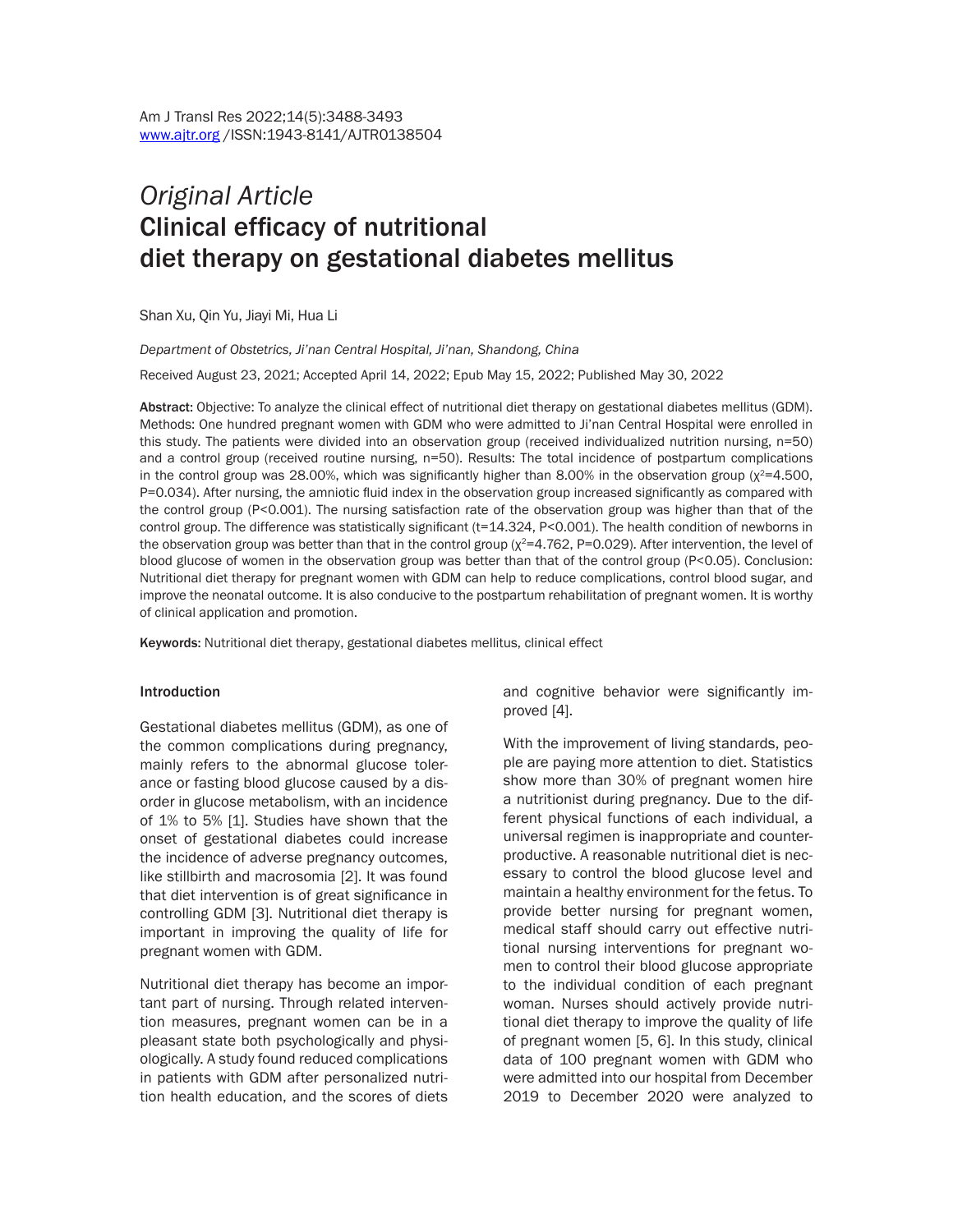explore the effect of nutritional diet therapy on blood glucose control in pregnant women with GDM.

#### Materials and methods

#### *Baseline data*

In this study, clinical data of 100 primiparas who came to our hospital for GDM treatment from December 2019 to December 2020 were analyzed. Using the nursing mode, the patients were divided into a control group (routine nursing) and an observation group (nutritional diet therapy). Nursing intervention was implemented as soon as the patients were admitted. Relevant data of the two groups were collected one month after nursing intervention. This study was approved by the ethics committee of Ji'nan Central Hospital (2019-26).

#### *Inclusion and exclusion criteria*

*Inclusion criteria:* (1) Pregnant women with an age of 22 to 40 years old, and a gestation of 37 to 42 weeks. (2) Singleton pregnant women with GDM. (3) Pregnant women who had vaginal delivery.

*Exclusion criteria:* (1) Pregnant women with gestational hypertension. (2) Pregnant women with major organ diseases in heart, liver, or kidney. (3) Pregnant women with functional disorders such as thyroid disease, immune disease, or blood disease. (4) Pregnant women with mental illnesses. (5) Pregnant women who were recently treated with hypoglycemic drugs.

# *Methods*

*The control group:* The pregnant women in this group were provided with routine nursing care. The nurses created a good rehabilitation environment which included close observation of blood glucose and infection related indicators and providing regular psychological counseling to reduce psychological burdens and negative emotions [7, 8].

*The observation group:* Based on the control group, patients in the observation group received an additional nutritional diet therapy.

*Establishment of a research team:* An integrated diet therapy group for nutritional assessment and treatment was established. The research team was composed of specialist physicians, nurses, and dietitians. The group members were trained for relevant knowledge and precautions [9, 10].

*Identification of the problems:* The nurses observed the conditions of the patients and recorded feedback from the patients about the treatment and recovery [11, 12].

*The form, content, and time of the nursing nutrition therapy:* The first two nursing nutrition therapies were face-to-face communication, and targeted therapy was provided based on the individual conditions of patients. Telephone communication was conducted for 4 times on average, with an interval of 2 weeks to 1 month between each phone call [13]. Wechat was also used to communicate with patients. The individual diet was designed pertaining to the treatment and patients' personal conditions. A strict diet intervention and at least seven hours of sleep was suggested for patients. During treatment, many patients had negative emotions because of their conditions or family situation. Support was provided from nurses to reduce their negative emotions. During communication, nurses tried to understand the patients' feeling to formulate a better, more relevant treatment plan. The successful-Rehabilitation therapy was carried out by professionals to help control blood glucose and reduce the occurrence of complications.

# *Outcome measures*

All data were collected before the pregnant women were discharged. There were 3 primary outcome measures. (1) GDM was evaluated by related indicators such as blood sugar (fasting, 2 h after meal), amniotic fluid, and weight gain. (2) Pregnancy outcome was analyzed based on postpartum complications (puerperal infection and postpartum hemorrhage) and changes of amniotic fluid index. (3) Perinatal health was observed if they had neonatal hypoglycemia, hyperbilirubinemia, neonatal asphyxia, neonatal pneumonia, or neonatal ischemic encephalopathy [14].

There were 2 secondary outcome measures. (1) Satisfaction rate of nursing work was evaluated by a self-made questionnaire, which included work attitude, professional level, attentiveness, treatment environment, and skills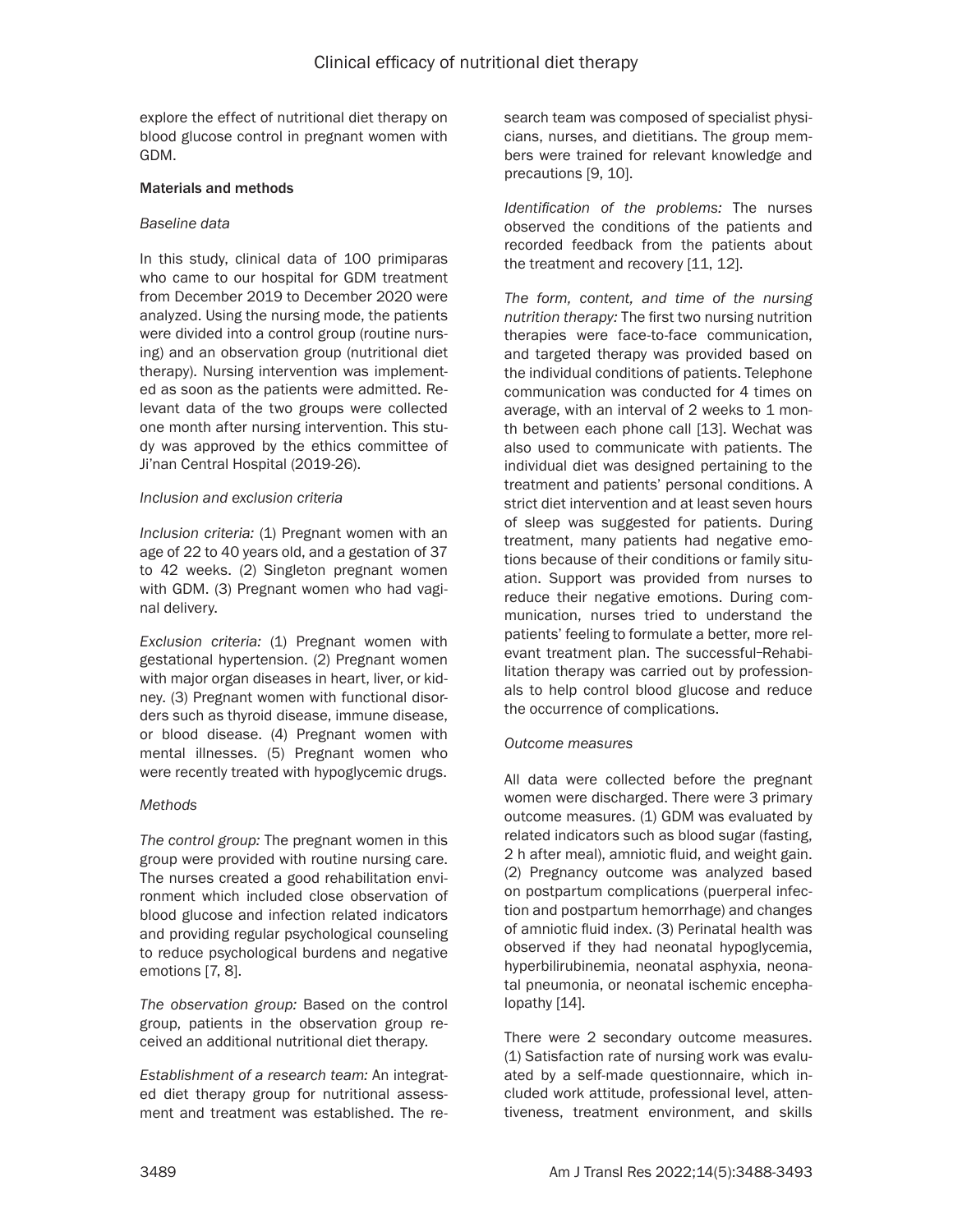| Baseline data         | Control group      | Observation group | t     | P     |
|-----------------------|--------------------|-------------------|-------|-------|
| Age (years)           | $28.5 \pm 3.1$     | $29.6 \pm 3.2$    | 1.746 | 0.084 |
| BMI ( $kg/m2$ )       | $27.52 \pm 2.81$   | 28.30±3.11        | 1.354 | 0.179 |
| Gestational weeks (W) | $39.6 + 1.9$       | $39.8 + 1.0$      | 0.125 | 0.581 |
| Height (cm)           | $159.50 \pm 20.50$ | 159.48±20.40      | 0.015 | 0.988 |
| High blood pressure   |                    |                   | 0.278 | 0.598 |
| Yes                   | 17                 | 19                |       |       |
| No                    | 33                 | 31                |       |       |

Table 1. Comparison of baseline data between the two groups ( $\bar{x}$ ±sd)

Note: BMI: body mass index; t: result from t test; P: *P* value.

Three satisfaction levels were established: very satisfied, basically satisfied and dissatisfied. Nursing satisfaction rate = (cases of very satisfied + cases of basically satisfied)/total number of cases \*100% [15]. (2) Blood glucose and body weight were measured and regularly recorded every week. The contact information of each patient and their family members were filed for regular follow-up.

## *Statistical analysis*

Statistical software SPSS 17.0 was used for statistical analysis. The measured data that conformed to normal distribution were expressed as mean  $\pm$  standard deviation ( $\overline{x}$  ±sd). Independent sample t test was used for comparison between the two groups. The paired t test was used for the comparison before and after treatment within the group. The enumeration data were expressed by the number of cases and percentage (n, %), and compared by the chi-square test  $(x^2)$ . P<0.05 indicated that the difference was statistically significant.

# **Results**

## *Comparison of the basic conditions between the two groups*

There was no difference in the baseline data between the pregnant women in the two groups (all P>0.05). See Table 1 for details.

## *Comparison of postpartum complications between the two groups*

There were 7 cases of puerperal infection and 7 cases of postpartum hemorrhage in the control group, with an incidence of 28.00% (14/50). There were 2 cases of postpartum hemorrhage and 2 cases of puerperal infection

in the observation group, with an incidence of 8.00% (4/50). This was significantly lower than that in the control group (P<0.05, Table 2).

*Comparison of the changes in amniotic fluid index between the two groups*

As compared with before treatment, the amniotic flu-

id index in the observation group increased significantly after treatment (P<0.001). There was no significant difference in the amniotic fluid index in the control group before or after treatment (P>0.05). The comparison between the two groups showed that there was no significant difference in the amniotic fluid index between the two groups before the intervention (P>0.05). After nursing, the amniotic fluid index in the observation group increased significantly as compared with the control group (P<0.001). See Table 3.

# *Comparison of nursing satisfaction rate between the two groups*

The total nursing satisfaction rate of the observation group was higher than that of the control group. The difference was statistically significant (t=4.567, P<0.001). See Table 4.

## *Comparison of perinatal health between the two groups*

The incidences of neonatal hypoglycemia, hyperbilirubinemia, neonatal asphyxia, neonatal pneumonia, and neonatal ischemia in the observation group were lower than those in the control group. The difference was statistically significant (t=3.154, P=0.029), as shown in Table 5.

## *Comparison of blood glucose levels between the two groups*

After nursing, the blood glucose level was lower than that before nursing in both groups. The differences were statistically significant (P< 0.05). After intervention, the fasting blood glucose (FBG) and 2-hours postprandial blood glucose (2hPG) in the observation group were lower than those in the control group. The dif-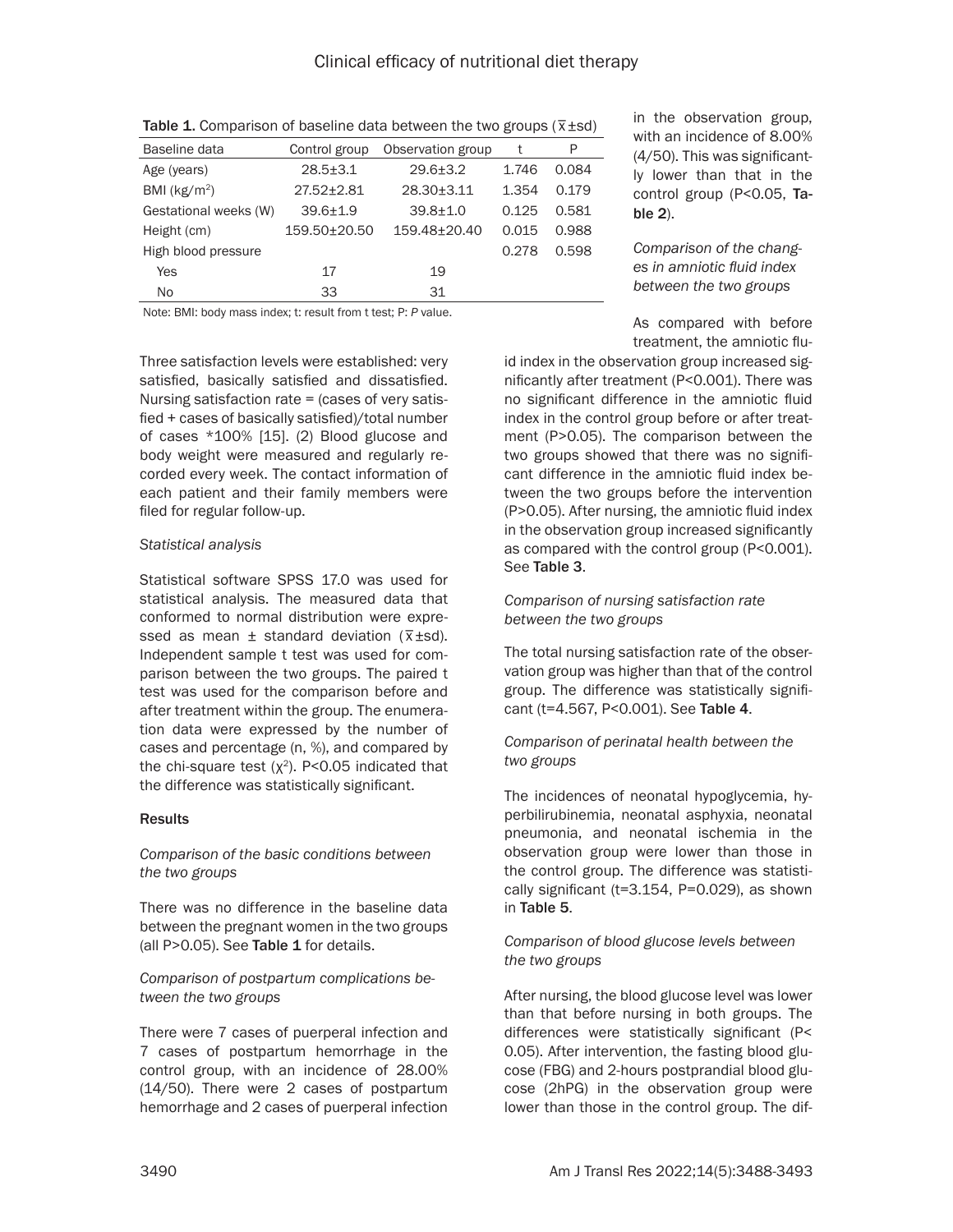| Groups            | n  | Puerperal infection | Postpartum hemorrhage | Total incidence |
|-------------------|----|---------------------|-----------------------|-----------------|
| Control group     | 50 | 7(14.00)            | 7(14.00)              | 14 (28.00)      |
| Observation group | 50 | 2(4.00)             | 2(4.00)               | 4(8.00)         |
| $X^2$             |    |                     |                       | 1.257           |
| Þ                 |    |                     |                       | 0.034           |

Table 2. Comparison of pregnancy complications between the two groups (n, %)

Note: χ2: result from chi-square test; P: *P* value.

|  | Table 3. Comparison of the changes in amniotic fluid index between the two groups (cm, $\bar{x}$ ±sd) |
|--|-------------------------------------------------------------------------------------------------------|

| Groups            |    | Before intervention | After intervention |          |         |
|-------------------|----|---------------------|--------------------|----------|---------|
| Control group     | 50 | $16.22 + 1.42$      | $15.97 + 2.33$     | 0.657    | 0.513   |
| Observation group | 50 | $16.23 + 1.40$      | $18.94 + 2.44$     | $-6.814$ | < 0.001 |
|                   |    | 0.027               | 3.124              |          |         |
| P                 |    | 0.979               | < 0.001            |          |         |
|                   |    |                     |                    |          |         |

Note: t: result from t test; P: *P* value.

Table 4. Comparison of nursing satisfaction rate between the two groups (n, %)

| Groups            | n  | Very satisfied | Basically satisfied | Dissatisfied | Overall satisfaction rate |
|-------------------|----|----------------|---------------------|--------------|---------------------------|
| Control group     | 50 | 25 (50.00)     | 14 (28.00)          | 11 (22.00)   | 39 (78.00)                |
| Observation group | 50 | 32 (64.00)     | 16 (32.00)          | 2(4.00)      | 48 (96.00)                |
| $X^2$             |    |                |                     |              | 4.567                     |
| P                 |    |                |                     |              | < 0.001                   |

Note: χ2: result from chi-square test; P: *P* value.

| Table 5. Comparison of perinatal health between the two groups (n, %) |  |  |  |  |
|-----------------------------------------------------------------------|--|--|--|--|
|-----------------------------------------------------------------------|--|--|--|--|

| Groups                | Control group | Observation group | $X^2$ | P     |
|-----------------------|---------------|-------------------|-------|-------|
| n                     | 50            | 50                |       |       |
| Neonatal hypoglycemia | 1(2.00)       | 0(0.00)           |       |       |
| Hyperbilirubinemia    | 3(6.00)       | 1(2.00)           |       |       |
| Neonatal pneumonia    | 2(4.00)       | 1(2.00)           |       |       |
| Neonatal asphyxia     | 2(4.00)       | 1(2.00)           |       |       |
| Neonatal ischemia     | 4(8.00)       | 1(2.00)           |       |       |
| Incidence             | 12 (24.00)    | 4(8.00)           | 3.154 | Ი Ი29 |

Note: χ2: result from chi-square test; P: *P* value.

ferences were statistically significant (P<0.05), as shown in Figure 1, 2.

#### **Discussion**

Gestational diabetes mellitus is a serious disease during pregnancy with a high incidence. It can cause many complications, such as gestational hypertension, premature delivery, and excessive amniotic fluid. It can also cause pathological changes of the fetus, such as premature death and malformation of the fetus. This can seriously endanger the safety of pregnant women and fetuses. The occurrence of GDM is

closely related to abnormal glucose metabolism during pregnancy, mainly because of the increasing needs of maternal nutrition with the continuous growth of the fetus [16]. With the progress of the gestation, the secretion of insulin antagonist continues to increase, and the body becomes less sensitive to insulin, resulting in

abnormal blood glucose metabolism and leading to GDM [17]. Since the 21st century, the incidence of GDM has been increasing, reaching as high as 13% [18]. Most of the clinical routine therapies are simple in form, narrow in scope, and have a lack of scientific support [19]. It is particularly important to find reasonable and scientific nutritional therapy to avoid abnormal blood glucose levels in pregnant women and newborns.

The change of blood glucose in patients with GDM is positively correlated with fetal development and birth weight. The higher the glucose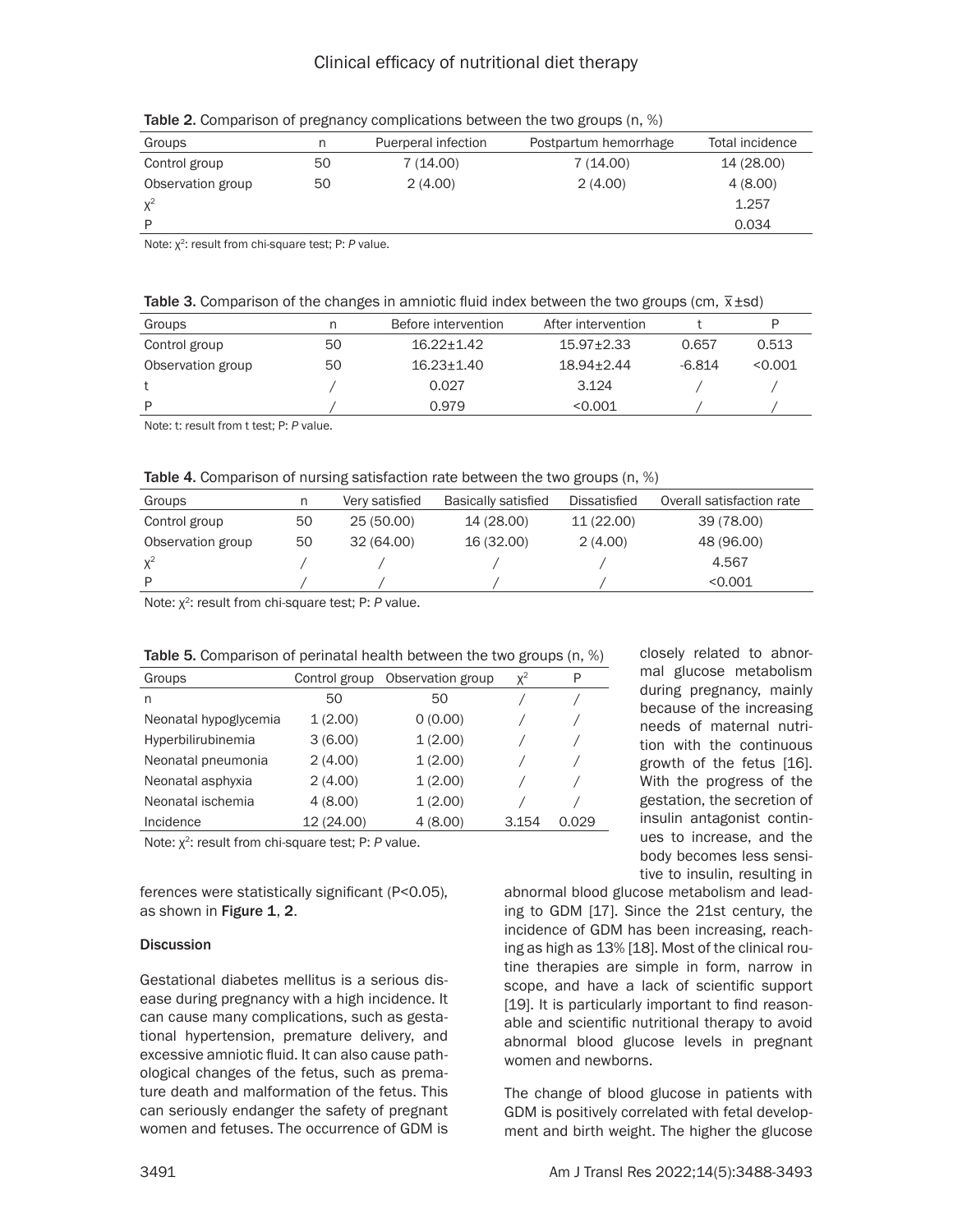

Figure 1. Comparison of FBG between the two groups. Compared with the same group before nursing, #P<0.05; compared with the control group after nursing, \*P<0.05. FBG: fasting blood glucose.



Figure 2. Comparison of 2hPG between the two groups. Compared with the same group before nursing, #P<0.05; compared with the control group after nursing, \*P<0.05. 2hPG: 2-hours postprandial blood glucose.

sugar level, the higher the risk of the fetus to develop macrosomia. It was confirmed that during pregnancy, pregnant women are likely to be irritable [20]. During pregnancy, the hormones in the body remain in an excited state, which can easily change the blood glucose level and promote the stimulation of blood glucose on pancreatic cells, inducing the production of insulin. A previous study showed that nutritional diet therapy had benefits for gestational diabetes and could improve pregnancy and fetal outcome [21]. To meet the needs of pregnant women and fetuses, nutrition therapy also aims to decrease abnormal blood glucose and related complications through diet control and nutrition knowledge education. Reasonable exercise, medication prescribed by doctors, and self-monitoring of blood glucose level can help pregnant women to avoid the attack of hypotension. In this study, our results also showed that after nursing, the general condition of pregnant women in the observation group was better than that in the control group. This indicated that nutritional diet therapy had a positive effect on pregnant women with GDM, which is consistent with the existing research results.

There are still some limitations in this study. We only explored the influence of diet and blood glucose indicators in patients with GDM, but did not conduct an in-depth research on indicators such as diabetes family history and nutritional intake structure. The number of cases in this study is small, which may have affected the results of the study.

This study found that the nutritional diet therapy can reduce complications, control glucose sugar, and improve the quality of life of pregnant women with GDM. It is beneficial to the rehabilitation of pregnant women and worthy of clinical application and promotion.

#### Disclosure of conflict of interest

#### None.

Address correspondence to: Hua Li, Department of Obstetrics, Ji'nan Central Hospital, No. 105 Jiefang Road, Lixia District, Ji'nan 250000, Shandong, China. Tel: +86-0531-55865263; Fax: +86-0531- 55865263; E-mail: [llihuaa@163.com](mailto:llihuaa@163.com)

#### References

- [1] Riveline JP, Teynie J, Belmouaz S, Franc S, Dardari D, Bauwens M, Caudwell V, Ragot S, Bridoux F, Charpentier G, Marechaud R and Hadjadj S. Glycaemic control in type 2 diabetic patients on chronic haemodialysis: use of a continuous glucose monitoring system. Nephrol Dial Transplant 2009; 24: 2866-2871.
- [2] Burmeister JE, Scapini A, da Rosa Miltersteiner D, da Costa MG and Campos BM. Glucoseadded dialysis fluid prevents asymptomatic hypoglycaemia in regular haemodialysis. Nephrol Dial Transplant 2007; 22: 1184-1189.
- [3] Gou L and Ran XW. Blood glucose fluctuation and diabetic vascular complications: current evidence and future research direction. Chin J Diabetes 2013; 5: 7-11.